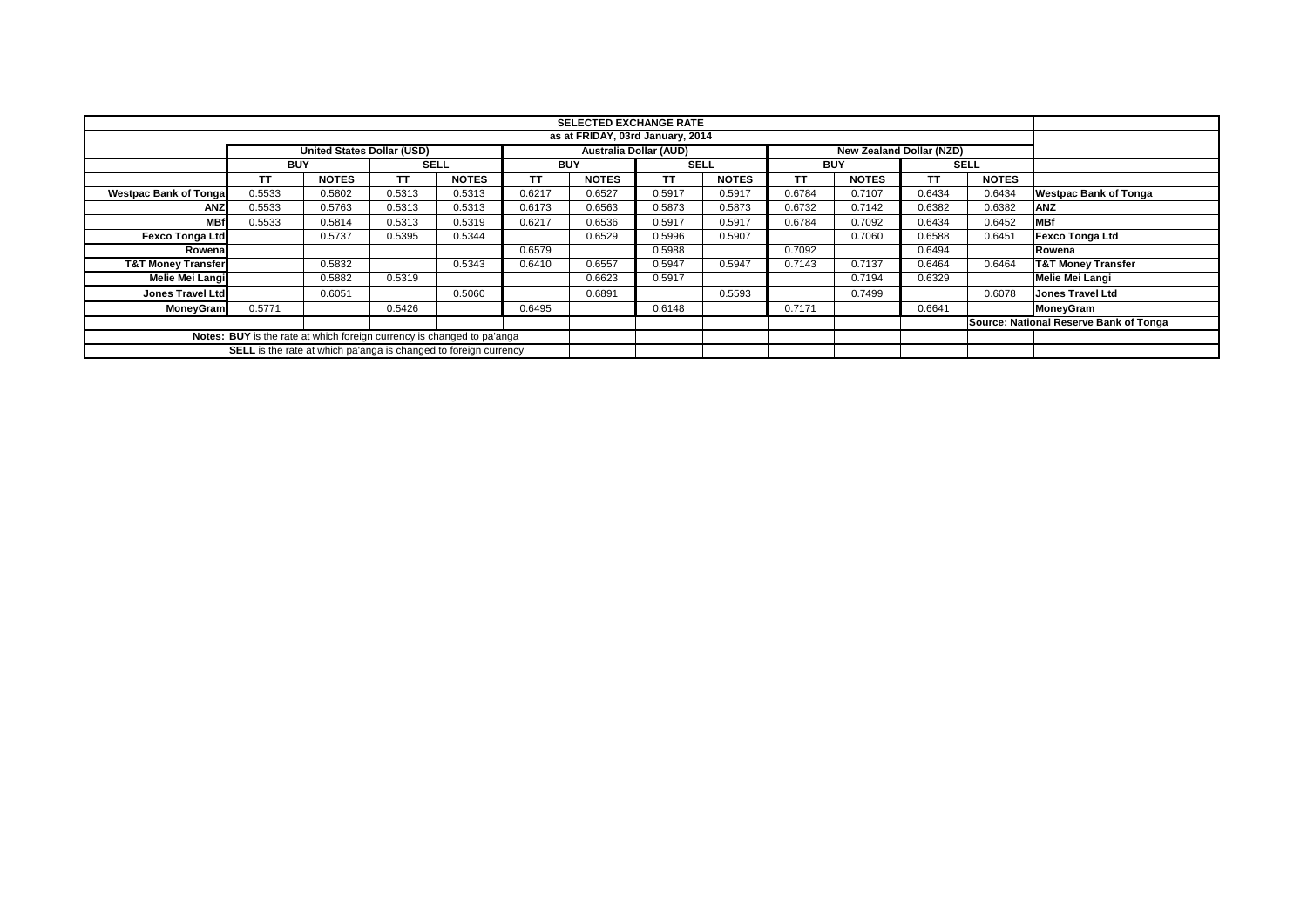|                               |                                                                         |                                   |             |              |           | <b>SELECTED EXCHANGE RATE</b> |             |              |            |                          |        |                                        |                               |  |  |  |
|-------------------------------|-------------------------------------------------------------------------|-----------------------------------|-------------|--------------|-----------|-------------------------------|-------------|--------------|------------|--------------------------|--------|----------------------------------------|-------------------------------|--|--|--|
|                               | as at FRIDAY, 10th January, 2014                                        |                                   |             |              |           |                               |             |              |            |                          |        |                                        |                               |  |  |  |
|                               |                                                                         | <b>United States Dollar (USD)</b> |             |              |           | <b>Australia Dollar (AUD)</b> |             |              |            | New Zealand Dollar (NZD) |        |                                        |                               |  |  |  |
|                               | <b>BUY</b>                                                              |                                   | <b>SELL</b> |              |           | <b>BUY</b>                    | <b>SELL</b> |              | <b>BUY</b> |                          |        | <b>SELL</b>                            |                               |  |  |  |
|                               | <b>TT</b>                                                               | <b>NOTES</b>                      | TΤ          | <b>NOTES</b> | <b>TT</b> | <b>NOTES</b>                  | <b>TT</b>   | <b>NOTES</b> |            | <b>NOTES</b>             | ТT     | <b>NOTES</b>                           |                               |  |  |  |
| <b>Westpac Bank of Tongal</b> | 0.5539                                                                  | 0.5808                            | 0.5319      | 0.5319       | 0.6245    | 0.6555                        | 0.5945      | 0.5945       | 0.6758     | 0.7081                   | 0.6408 | 0.6408                                 | <b>Westpac Bank of Tonga</b>  |  |  |  |
| <b>ANZ</b>                    | 0.5539                                                                  | 0.5769                            | 0.5319      | 0.5319       | 0.6193    | 0.6583                        | 0.5893      | 0.5893       | 0.6684     | 0.7094                   | 0.6334 | 0.6334                                 | <b>ANZ</b>                    |  |  |  |
| <b>MBf</b>                    | 0.5539                                                                  | 0.5814                            | 0.5319      | 0.5319       | 0.6245    | 0.6536                        | 0.5945      | 0.5952       | 0.6758     | 0.7092                   | 0.6408 | 0.6410                                 | <b>MBf</b>                    |  |  |  |
| <b>Fexco Tonga Ltd</b>        |                                                                         | 0.5744                            | 0.5397      | 0.5350       |           | 0.6550                        | 0.6013      | 0.5926       |            | 0.7009                   | 0.6545 | 0.6405                                 | <b>Fexco Tonga Ltd</b>        |  |  |  |
| Rowena                        |                                                                         |                                   |             |              | 0.6579    |                               | 0.6024      |              | 0.7143     |                          | 0.6494 |                                        | Rowena                        |  |  |  |
| <b>T&amp;T Money Transfer</b> |                                                                         | 0.5857                            |             | 0.5368       | 0.6410    | 0.6558                        | 0.5948      | 0.5948       | 0.7092     | 0.7100                   | 0.6427 | 0.6427                                 | <b>T&amp;T Money Transfer</b> |  |  |  |
| Melie Mei Langi               |                                                                         | 0.5882                            | 0.5319      |              |           | 0.6623                        | 0.5952      |              |            | 0.7194                   | 0.6329 |                                        | <b>Melie Mei Langi</b>        |  |  |  |
| <b>Jones Travel Ltd</b>       |                                                                         | 0.6057                            |             | 0.5066       |           | 0.6912                        |             | 0.5612       |            | 0.7449                   |        | 0.6032                                 | <b>Jones Travel Ltd</b>       |  |  |  |
| <b>MoneyGram</b>              | 0.5426                                                                  |                                   | 0.5771      |              | 0.6137    |                               | 0.6483      |              | 0.6588     |                          | 0.7114 |                                        | MoneyGram                     |  |  |  |
|                               |                                                                         |                                   |             |              |           |                               |             |              |            |                          |        | Source: National Reserve Bank of Tonga |                               |  |  |  |
| Notes:                        | <b>BUY</b> is the rate at which foreign currency is changed to pa'anga  |                                   |             |              |           |                               |             |              |            |                          |        |                                        |                               |  |  |  |
|                               | <b>SELL</b> is the rate at which pa'anga is changed to foreign currency |                                   |             |              |           |                               |             |              |            |                          |        |                                        |                               |  |  |  |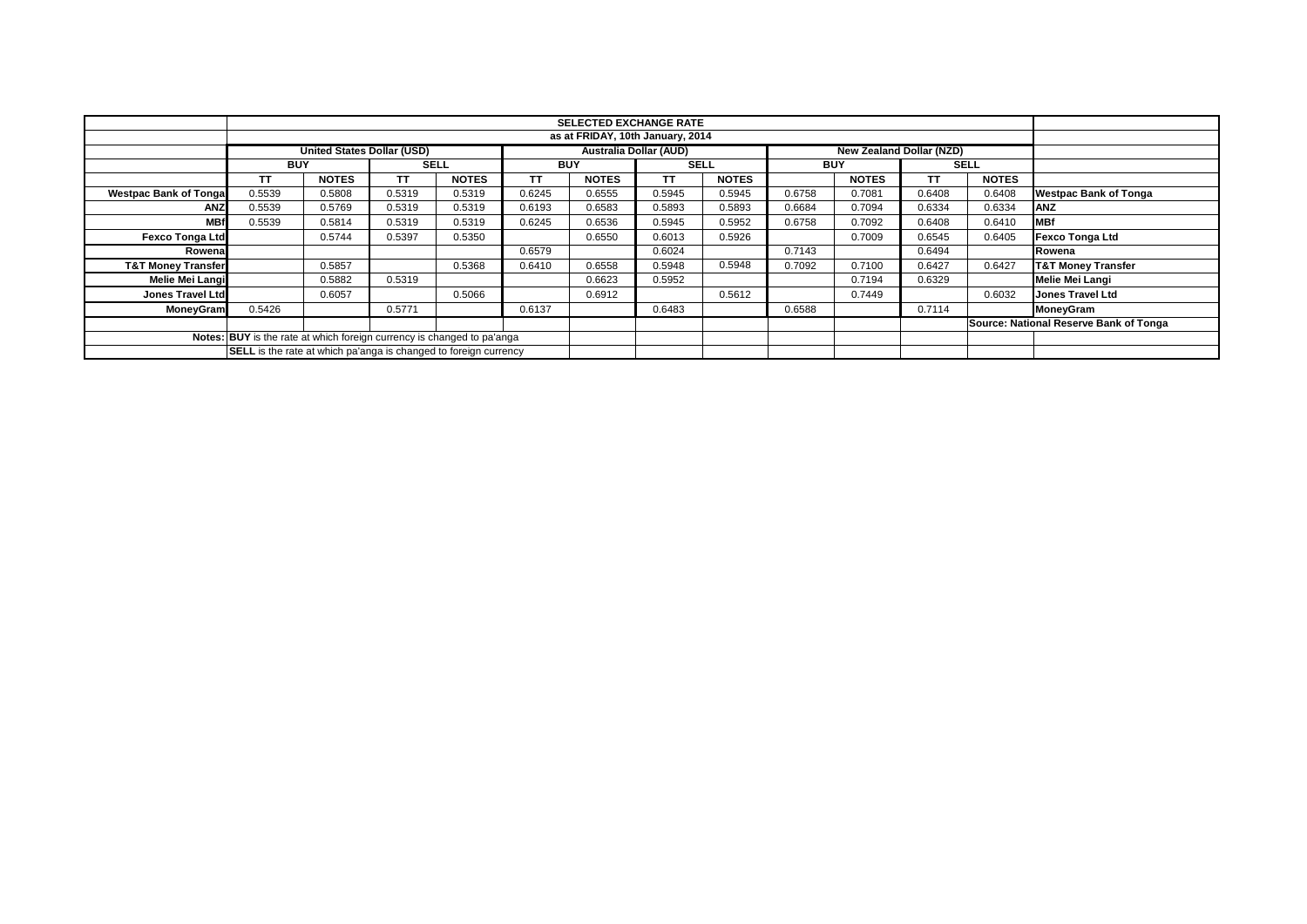| <b>SELECTED EXCHANGE RATE</b>                                          |                                                                         |              |        |              |            |              |                               |              |            |                                 |        |              |                                        |
|------------------------------------------------------------------------|-------------------------------------------------------------------------|--------------|--------|--------------|------------|--------------|-------------------------------|--------------|------------|---------------------------------|--------|--------------|----------------------------------------|
|                                                                        |                                                                         |              |        |              |            |              |                               |              |            |                                 |        |              |                                        |
|                                                                        | as at FRIDAY, 17 <sup>th</sup> January, 2014                            |              |        |              |            |              |                               |              |            |                                 |        |              |                                        |
|                                                                        | <b>United States Dollar (USD)</b>                                       |              |        |              |            |              | <b>Australia Dollar (AUD)</b> |              |            | <b>New Zealand Dollar (NZD)</b> |        |              |                                        |
|                                                                        | <b>BUY</b>                                                              |              |        | SELL         | <b>BUY</b> |              | SELL                          |              | <b>BUY</b> |                                 |        | SELL         |                                        |
|                                                                        |                                                                         | <b>NOTES</b> |        | <b>NOTES</b> | тт         | <b>NOTES</b> | TТ                            | <b>NOTES</b> | тт         | <b>NOTES</b>                    |        | <b>NOTES</b> |                                        |
| <b>Westpac Bank of Tongal</b>                                          | 0.5553                                                                  | 0.5822       | 0.5333 | 0.5333       | 0.6316     | 0.6626       | 0.6016                        | 0.6016       | 0.6691     | 0.7014                          | 0.6341 | 0.6341       | <b>Westpac Bank of Tonga</b>           |
| <b>ANZ</b>                                                             | 0.5553                                                                  | 0.5783       | 0.5333 | 0.5333       | 0.6261     | 0.6651       | 0.5961                        | 0.5961       | 0.6617     | 0.7027                          | 0.6267 | 0.6267       | <b>ANZ</b>                             |
| <b>MB1</b>                                                             | 0.5553                                                                  | 0.5814       | 0.5333 | 0.5319       | 0.6316     | 0.6623       | 0.6016                        | 0.6024       | 0.6691     | 0.6993                          | 0.6341 | 0.6329       | <b>MBf</b>                             |
| <b>Fexco Tonga Ltd</b>                                                 |                                                                         | 0.5758       | 0.5413 | 0.5363       |            | 0.6621       | 0.6089                        | 0.5991       |            | 0.6939                          | 0.6494 | 0.6341       | <b>Fexco Tonga Ltd</b>                 |
| Rowena                                                                 |                                                                         |              |        |              | 0.6579     |              | 0.6098                        |              | 0.7042     |                                 | 0.6410 |              | Rowena                                 |
| <b>T&amp;T Money Transfer</b>                                          |                                                                         | 0.5852       |        | 0.5363       | 0.6410     | 0.6656       | 0.6046                        | 0.6046       | 0.7042     | 0.7075                          | 0.6371 | 0.6371       | <b>T&amp;T Money Transfer</b>          |
| Melie Mei Langi                                                        |                                                                         | 0.5882       | 0.5319 |              |            | 0.6711       | 0.6024                        |              |            | 0.7092                          | 0.6329 |              | <b>Melie Mei Langi</b>                 |
| <b>Jones Travel Ltd</b>                                                |                                                                         | 0.6072       |        | 0.5079       |            | 0.6984       |                               | 0.5677       |            | 0.7378                          |        | 0.5969       | <b>Jones Travel Ltd</b>                |
| MoneyGram                                                              | 0.5776                                                                  |              | 0.5431 |              | 0.6544     |              | 0.6195                        |              | 0.7027     |                                 | 0.6508 |              | MoneyGram                              |
|                                                                        |                                                                         |              |        |              |            |              |                               |              |            |                                 |        |              | Source: National Reserve Bank of Tonga |
| Notes: BUY is the rate at which foreign currency is changed to pa'anga |                                                                         |              |        |              |            |              |                               |              |            |                                 |        |              |                                        |
|                                                                        | <b>SELL</b> is the rate at which pa'anga is changed to foreign currency |              |        |              |            |              |                               |              |            |                                 |        |              |                                        |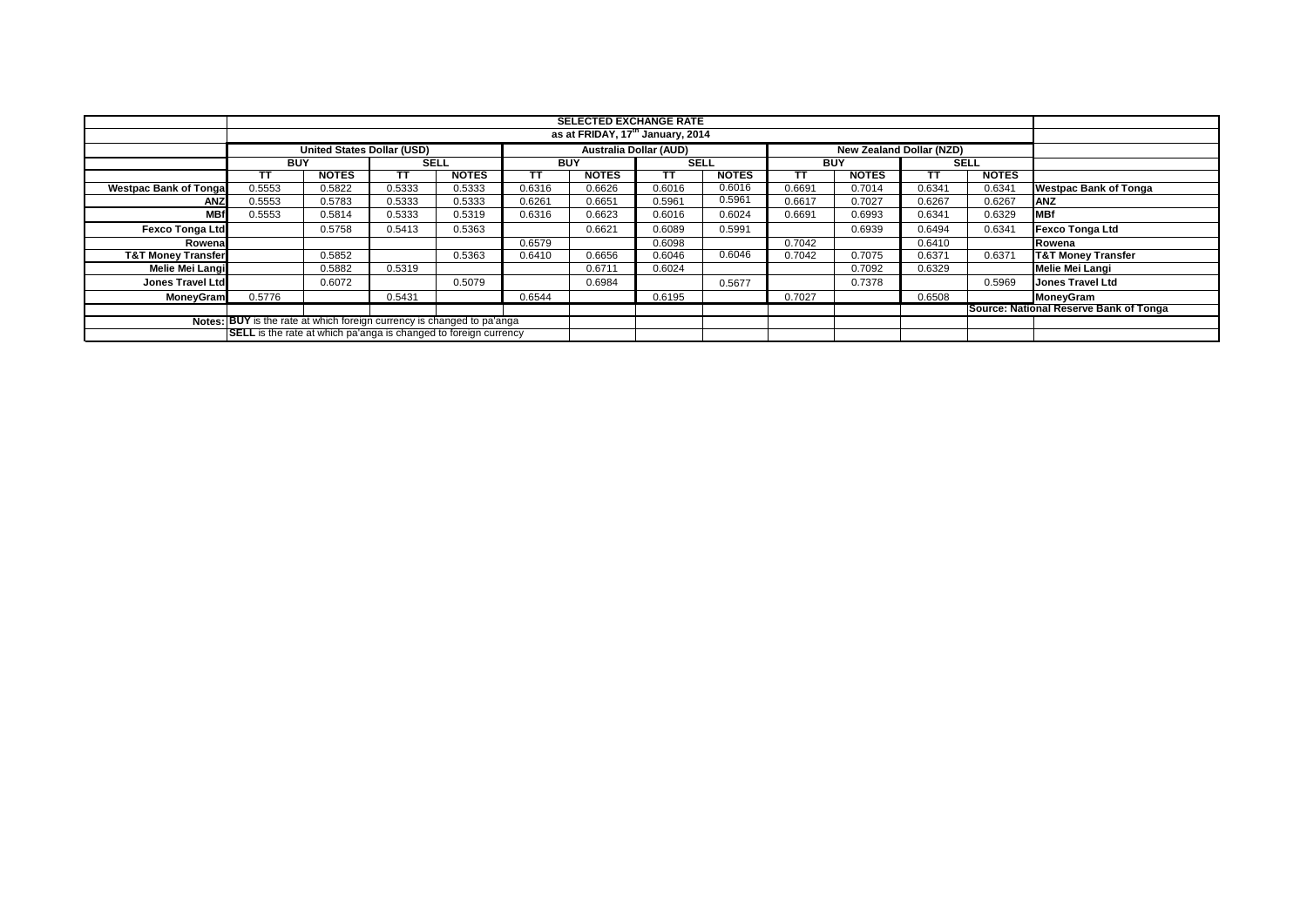|                               | <b>SELECTED EXCHANGE RATE</b>                                                                         |              |        |              |        |                    |        |              |        |              |        |              |                                        |
|-------------------------------|-------------------------------------------------------------------------------------------------------|--------------|--------|--------------|--------|--------------------|--------|--------------|--------|--------------|--------|--------------|----------------------------------------|
|                               | as at FRIDAY, 24 <sup>th</sup> January, 2014                                                          |              |        |              |        |                    |        |              |        |              |        |              |                                        |
|                               | <b>Australia Dollar (AUD)</b><br><b>United States Dollar (USD)</b><br><b>New Zealand Dollar (NZD)</b> |              |        |              |        |                    |        |              |        |              |        |              |                                        |
|                               | <b>BUY</b>                                                                                            |              |        | <b>SELL</b>  |        | <b>BUY</b><br>SELL |        |              |        | <b>BUY</b>   |        | <b>SELL</b>  |                                        |
|                               |                                                                                                       |              |        |              |        |                    |        |              |        |              |        |              |                                        |
|                               | тт                                                                                                    | <b>NOTES</b> |        | <b>NOTES</b> | тт     | <b>NOTES</b>       | ΤТ     | <b>NOTES</b> | тт     | <b>NOTES</b> | тт     | <b>NOTES</b> |                                        |
| <b>Westpac Bank of Tongal</b> | 0.5536                                                                                                | 0.5805       | 0.5316 | 0.5316       | 0.6332 | 0.6642             | 0.6032 | 0.6032       | 0.6720 | 0.7043       | 0.6370 | 0.6370       | <b>Westpac Bank of Tonga</b>           |
| ANZ                           | 0.5536                                                                                                | 0.5766       | 0.5316 | 0.5316       | 0.6282 | 0.6672             | 0.5982 | 0.5982       | 0.6636 | 0.7046       | 0.6286 | 0.6286       | <b>ANZ</b>                             |
| <b>MB</b>                     | 0.5536                                                                                                | 0.5814       | 0.5316 | 0.5319       | 0.6332 | 0.6623             | 0.6032 | 0.6024       | 0.6720 | 0.7042       | 0.6370 | 0.6369       | <b>MBf</b>                             |
| <b>Fexco Tonga Ltd</b>        |                                                                                                       | 0.5740       | 0.5397 | 0.5347       |        | 0.6643             | 0.6114 | 0.6011       |        | 0.6959       | 0.6518 | 0.6359       | <b>Fexco Tonga Ltd</b>                 |
| Rowena                        |                                                                                                       |              |        |              | 0.6250 |                    | 0.6098 |              | 0.7042 |              | 0.6452 |              | Rowena                                 |
| <b>T&amp;T Money Transfer</b> |                                                                                                       | 0.5835       |        | 0.5346       | 0.6494 | 0.6672             | 0.6062 | 0.6062       | 0.6993 | 0.7073       | 0.6400 | 0.6400       | <b>T&amp;T Money Transfer</b>          |
| Melie Mei Langi               |                                                                                                       | 0.5882       | 0.5319 |              |        | 0.6711             | 0.6024 |              |        | 0.7143       | 0.6329 |              | Melie Mei Langi                        |
| Jones Travel Ltd              |                                                                                                       | 0.6054       |        | 0.5063       |        | 0.7006             |        | 0.5697       |        | 0.7398       |        | 0.5987       | <b>Jones Travel Ltd</b>                |
| MoneyGram                     | 0.5775                                                                                                |              | 0.5430 |              | 0.6552 |                    | 0.6203 |              | 0.7051 |              | 0.6530 |              | MoneyGram                              |
|                               |                                                                                                       |              |        |              |        |                    |        |              |        |              |        |              | Source: National Reserve Bank of Tonga |
|                               | Notes: BUY is the rate at which foreign currency is changed to pa'anga                                |              |        |              |        |                    |        |              |        |              |        |              |                                        |
|                               | <b>SELL</b> is the rate at which pa'anga is changed to foreign currency                               |              |        |              |        |                    |        |              |        |              |        |              |                                        |